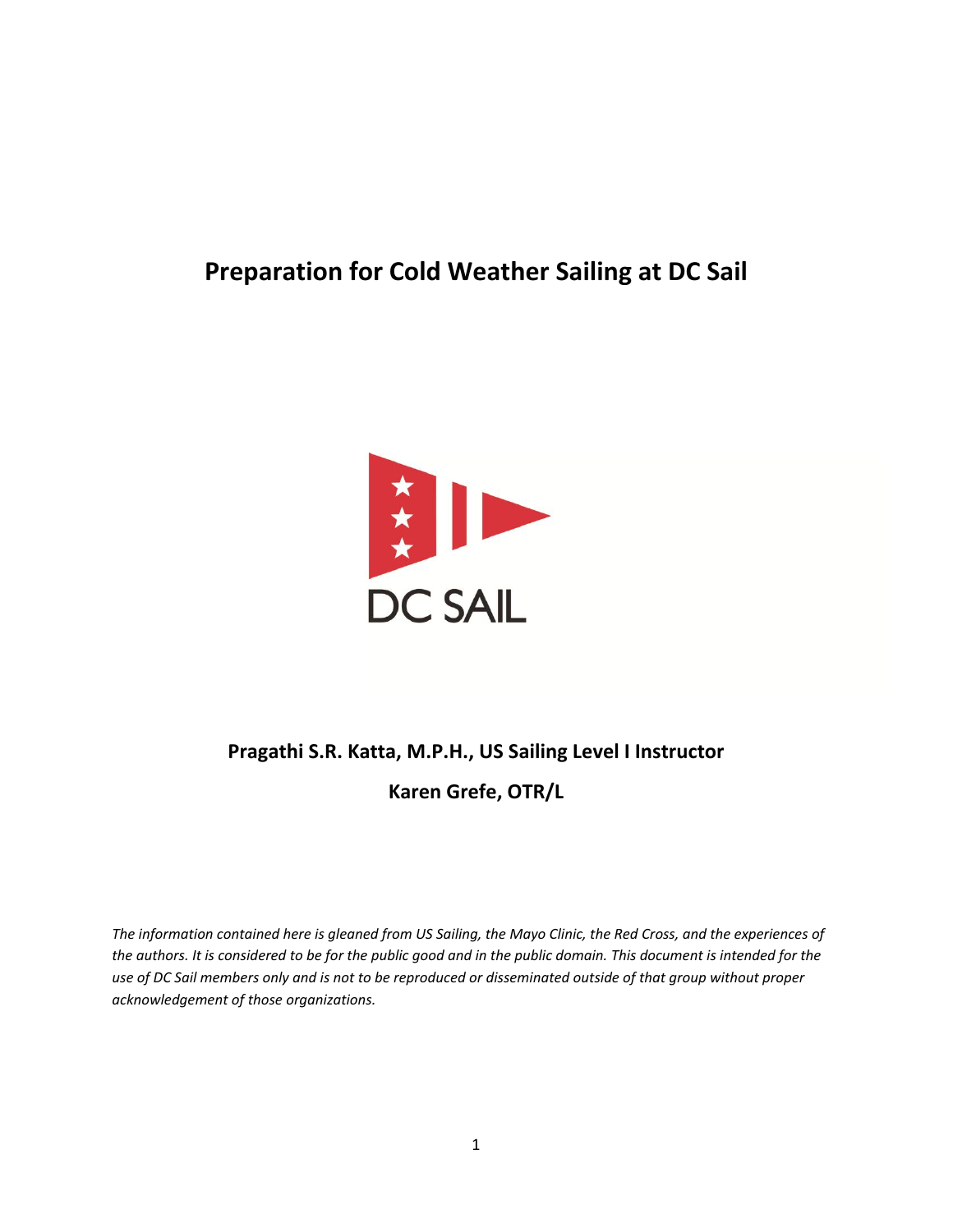This document contains information considered vital for cold weather sailing. After reading this document the sailor will:

- Understand the concepts of the "Scoop" method of capsize recovery for dinghy sailing.
- Be able to describe proper procedures by both skipper and crew in recovering from a capsize.
- Understand and be able to identify signs of concussion.
- Understand hypothermia and its attendant risks.
- Be able to identify signs and symptoms of hypothermia.
- Understand and be able to describe proper procedures in the event of hypothermia
- Understand and be able to describe the signs and symptoms of frostbite.
- Be able to describe proper procedures in the event of frostbite.

#### **1. Introduction**

As we move forward with winter sailing it is vital that all participants understand the unique risks involved in this activity. This document will first describe the proper method for recovering from a capsize. Capsizing is the single most likely reason that a cold weather sailor will be put at risk for illness and injury. Here at DC Sail we follow the standards laid out by US Sailing. In accordance, we use the "red book" standards for small boat sailing certification. To comply with this standard, sailors must be able to demonstrate, on the water, a proper scoop method capsize recovery, two separate times. On one attempt the sailor must serve as "skipper" and on the other as "crew." Once both sailors are back on board each should be aware of and look for signs of hypothermia and concussion. In extreme weather, it is also advisable to be aware of the signs and treatments for frostbite. It is unlikely that we will be sailing in conditions that severe, but it is best to be prepared.

All of this is with the understanding that the sailor will be properly outfitted for cold weather sailing. This means that each sailor will be wearing the following:

> DO NOT WEAR COTTON. Cotton, unlike synthetic fibers or wool, does not wick moisture (including sweat) away from the body and does increase heat transfer out of the body. Even if you don't get wet, your sweat in cotton will carry body heat away and increase your risk for hypothermia. The adage among sailors is, "Cotton kills." So make sure that your base layers, midlayers and outers are all synthetic or wool.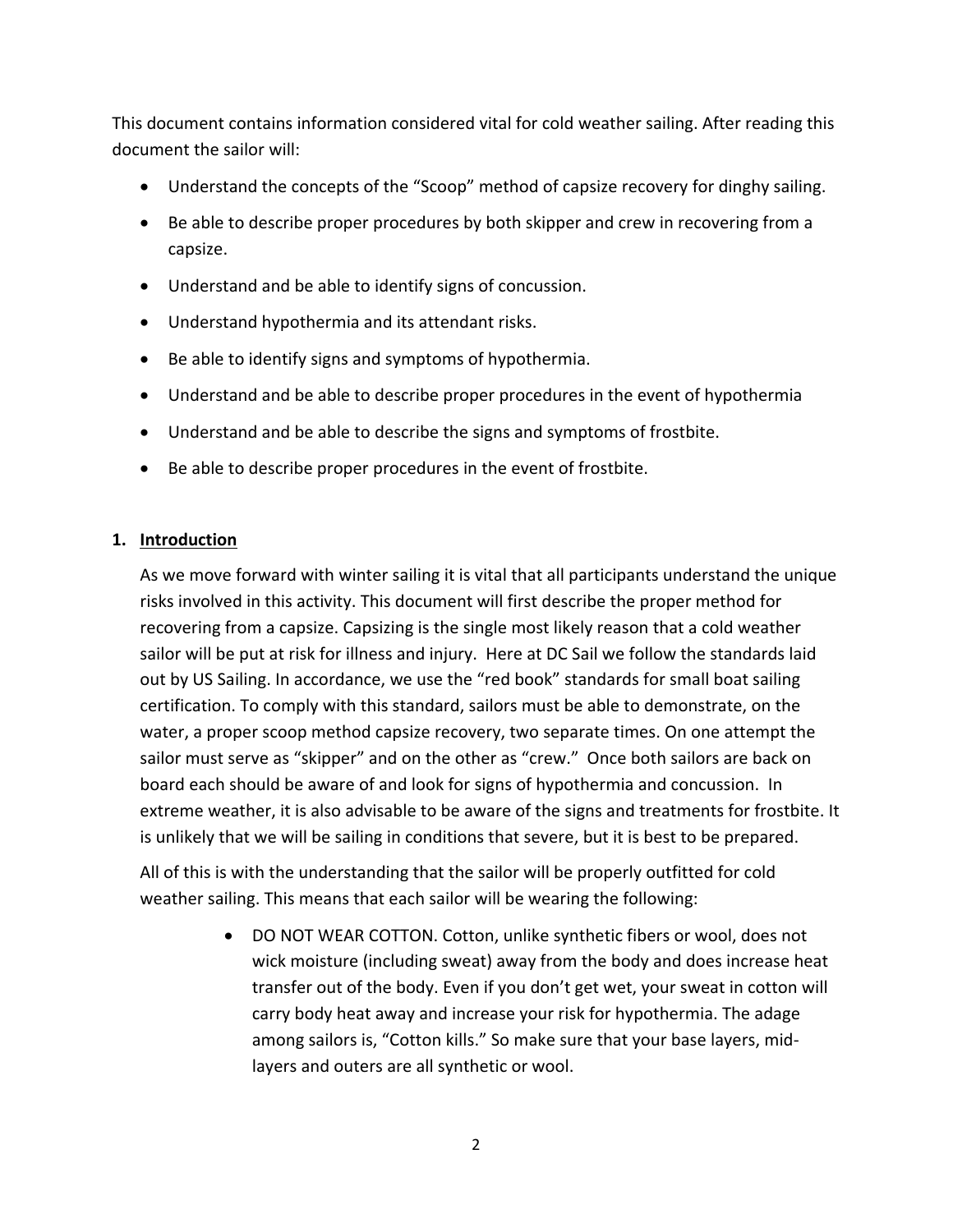- Wet suit; if wearing a "spring" wet suit (a suit rated for temperatures above 55-60 degrees Fahrenheit) it is recommended that a waterproof layer (pants and top) be worn on top of the wet suit.
- Drysuit; in lieu of a wet suit a dry suit may be worn. Drysuits provide very little insulation so appropriate layering is important.
- Properly fitted life vest; the vest should be snug at all points. If worn properly a vest will not only keep you afloat, but it will also provide insulation and allow rescuers to pull you onto a safety boat without you slipping out of your vest.
- Safety knife; a safety knife for sailing includes either a very sharp blade formed as a hook that can cut through webbing material (life vest straps) with ease, or a serrated blade with a blunt tip (sheep's footed blade) which can also cut through lines and webbing quickly. Please note: straight blades will not cut modern cordage and webbing materials. Safety knives may be purchased inexpensively at any marine store or REI. Please contact us for recommendations.
- A whistle. In the event that a sailor needs assistance having a whistle attached to your life vest is crucial. It signals quickly that you are in distress and will decrease the time it takes for the safety boat to reach you and contact any other help that is needed. Every sailor participating must have a whistle attached to their life vest.
- Proper gear for extremities. A great deal of heat is lost via the head, hands and feet. These are also the most likely to show signs of frostbite. Warm and preferably waterproof hats, gloves and socks are necessary. If you have any questions or would like recommendations on gear, please contact us.

#### **2. The Scoop Method of Capsize Recovery**

When a two person dinghy capsizes the concerns are first for the crew (skipper and trimmer) and only then for the boat. Capsizes happen relatively quickly and can include injury from falling onto spars or having spars fall on you. Recent events have reinforced the vital necessity to *check on your sailing partner before doing anything else.* The steps that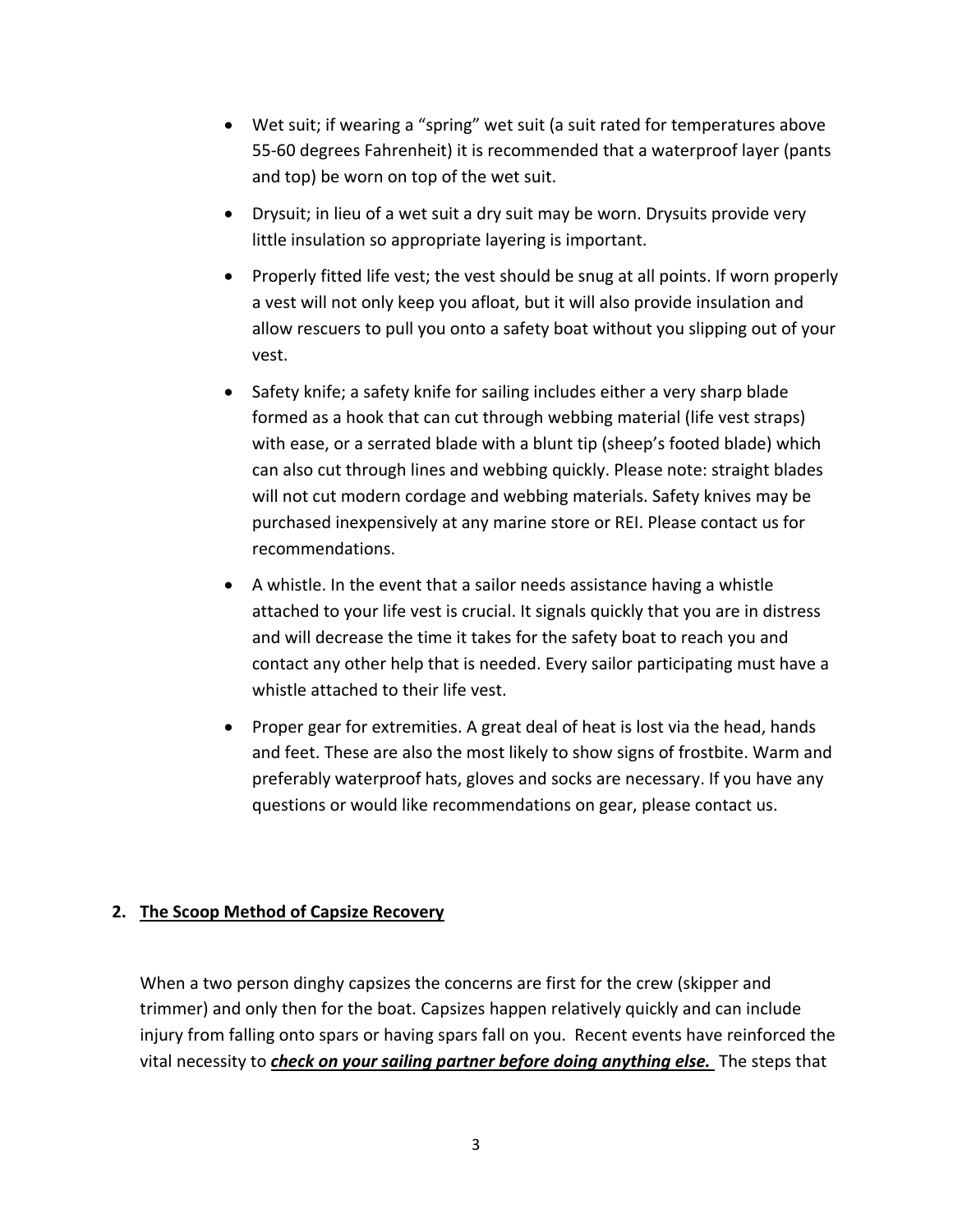follow include additional steps, added after recent reports were released following tragedies on the water.

In the event that you are unable to prevent the capsize by dry-righting the boat follow these steps:

- i. **Crew immediately calls out to make sure sailing partner is okay**. This means conscious, coherent, head above water and not tangled in lines in any way.
	- *DO NOT TRY TO RIGHT THE BOAT WITHOUT FIRST ASCERTAINING THE CONDITION OF YOUR SAILING PARTNER.*
	- If this is not the case, blow on the safety whistle immediately and then find your sailing partner. Use a safety knife to cut them free of any cordage and bring them to the surface. A safety boat will be on the way.
- ii. Assuming both sailing partners are accounted for and safe (although in the water), the **skipper swims to the centerboard side of the boat. Crew remains on the cockpit side holding the mast up to prevent the boat from turtling** (turning completely upside down).
	- A common mistake of skippers and trimmers is to try to prevent themselves going into the water by holding on to the upper (farthest from the water) portion of the boat or hiking straps. Once a boat is capsizing and is at or near horizontal to the waterline line, this only accelerates capsize and causes the boat to turtle.
	- Turtling is VERY bad. The water levels in which we sail are low enough that the mast can get stuck in the mud at the bottom of the channel. This would make recovering the boat much more difficult and increases the likelihood of damaging the mast and standing rigging.
- iii. While the skipper swims to the bottom (centerboard side) of the boat, crew makes sure that lines are not caught or tangled and also unties any stopper knots on the jib and main sheets. (If these sheets are not free to run, they may prevent the sails from easing and increase the water pressure holding the boat down).
- iv. Once the skipper is on the centerboard side s/he calls out to see if crew is ready. At this time, crew answers and throws the upper jib sheet (still run through the block) over the boat to the skipper.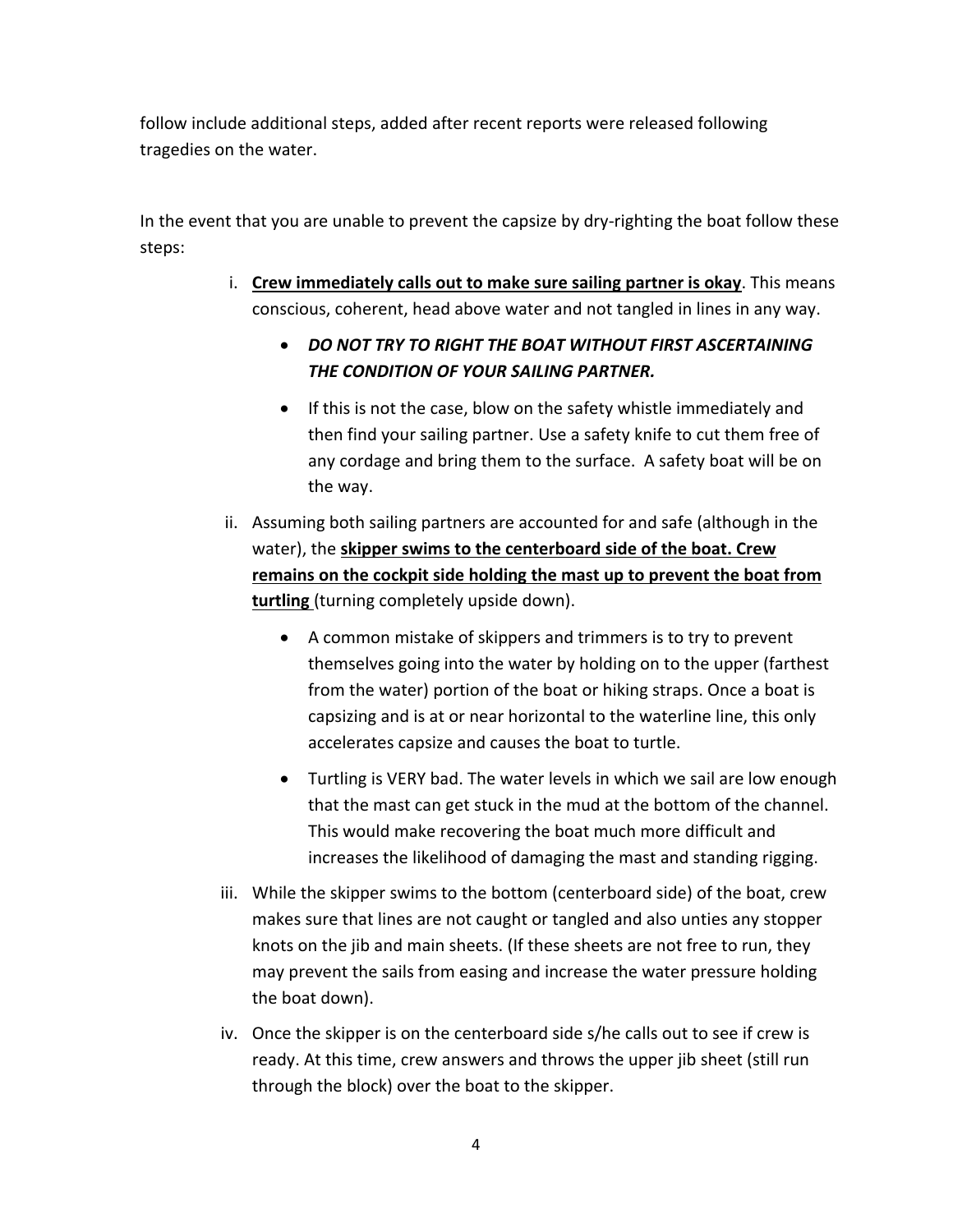- v. Skipper begins to apply downward force on the end of the centerboard. If possible, use the jib sheet to climb onto the centerboard. Pushing down on the end of the centerboard and leaning away from the boat will increase the leverage to right the boat. Righting a boat will seem very slow at first. Once the boat gets past horizontal to the waterline it will come over relatively quickly.
	- Do NOT jump up and down on the centerboard. This does not increase the ability to right the boat and does increase the risk of breaking the centerboard. Instead, move to the end of the centerboard and, if standing on the board, hold the rail of the boat or the near jib sheet (still run through its block) and lean outward. It will happen slowly at first, but the boat will start to right itself. If you are unable to climb onto the board, use your feet to push the submerged rail away, helping to torque the boat upright.
	- In the event that the boat is turtled, do not stand on the center of the hull. This will drive the mast into the mud. Instead, hold on to the centerboard's tip and stand on the underside of the rail. Lean back and this will begin to break the suction of the boat cockpit and the water. It may take both crewmembers to break the suction. Once the boat begins to come upright, crew should swim to the cockpit side of the boat and prepare to be scooped.
- vi. While the skipper is righting the boat, crew should not hold onto anything that would counteract the skipper's efforts. Once the hull of the boat begins to tip towards the skipper, the crew should take hold of the near hiking strap (the one in the water) or bench (thwart) and allow themselves to be pulled up and halfway into the boat as it continues to right. This is the "scoop" in the scoop method.
- vii. Once the boat is upright, crew should get the rest of their body into the boat and make sure the boat is head to wind and not sailing away. Then, help the skipper back into the boat. It is easiest for skippers to come back in by going to the transom and being pulled in over the transom. When hauling a person on board grab the shoulder straps of their life vest to pull them up.
- viii. Once in the boat, skipper can begin to bail the boat while crew makes sure all running rigging is back in order and ready to use.
- ix. At this time make sure your sailing partner is okay and prepared to continue.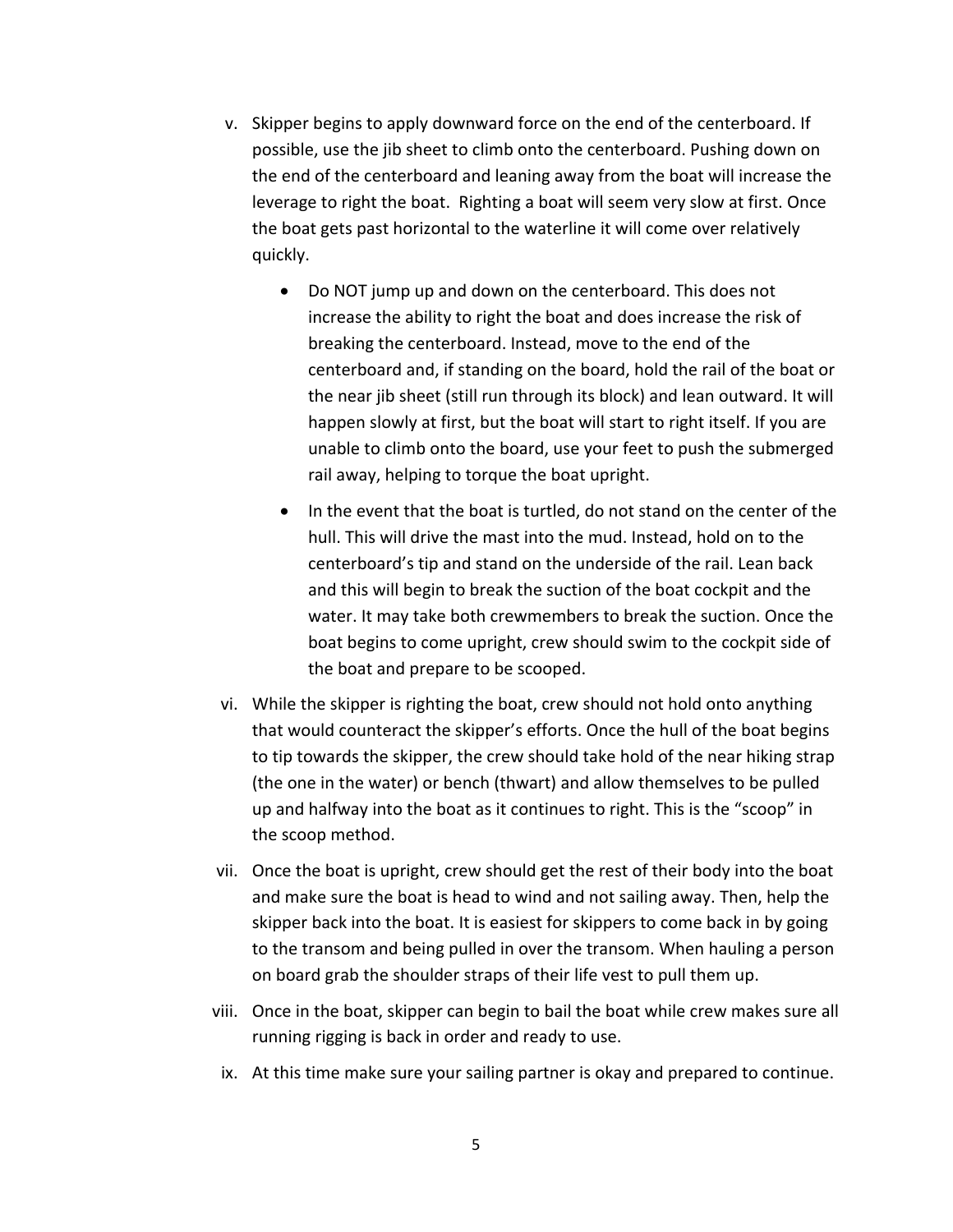#### **3. Concussion, signs and symptoms**

A concussion, or mild traumatic brain injury, can be caused by a blow to the head or acceleration/deceleration forces. If a person has had a loss of consciousness OR transient confusion, then they may have had a concussion. Concussion symptoms can be physical, cognitive, or behavioral.

| Physical Symptoms                                                                                                                                                                                                                         | <b>Cognitive Symptoms</b>                                                                                                                                                                                                                      | <b>Behavioral Symptoms</b>                                                                                                            |
|-------------------------------------------------------------------------------------------------------------------------------------------------------------------------------------------------------------------------------------------|------------------------------------------------------------------------------------------------------------------------------------------------------------------------------------------------------------------------------------------------|---------------------------------------------------------------------------------------------------------------------------------------|
| Dizziness/Vertigo<br>Nausea<br>Low grade Headache<br><b>Blurred</b><br>vision/double vision<br>Light sensitivity<br><b>Nystagmus</b><br>(involuntary eye<br>movement)<br>Motor control-<br>$\bullet$<br>specifically delayed<br>responses | Attention $-$<br>inability to hold<br>attention<br>Memory deficits<br>Difficulty with<br>$\bullet$<br>Executive<br>Functioning<br>(decision making,<br>judgment,<br>organization,<br>safety, problem<br>solving, etc).<br>Language<br>problems | Impulsivity<br>Mood disturbances<br><b>Mental Health</b><br>problems<br><b>Emotionally labile</b><br>Motivation<br>Irritable/agitated |

Anyone with a loss of consciousness or neurological deficit should be brought to the emergency room for further management. Doctors will need to do a head CT scan and education on managing the symptoms of concussion. Further testing can be done with patient's orientation, attention, memory, auditory recall, sequencing, general intellectual functioning, judgment, and problem solving as well.

All sailors should familiarize yourselves with these signs and symptoms and watch for them in your sailing partner after any capsize or head strike (i.e. - boom striking head during gybe).

In addition, if you have any concern that concussion may have taken place, you may ask a few questions to assess their functioning. The Appendix to this document is the Short Blessed Test, developed at Washington University Medical Center. The Short Blessed Test is made up of 6 simple questions as follows: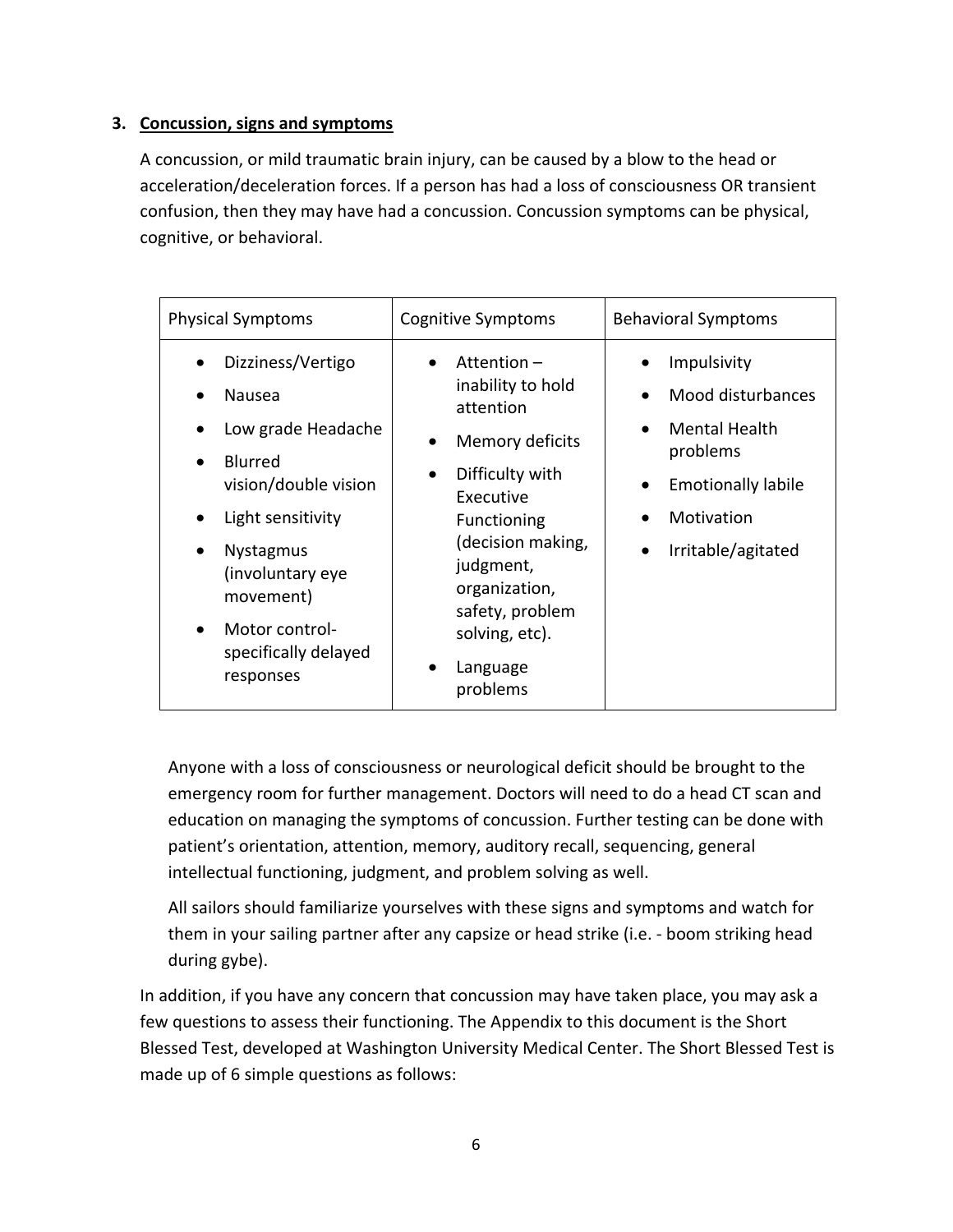1. What year is it now?

2. What month is it now?

Please repeat this name and address after me:

John Brown, 42 Market Street, Chicago

John Brown, 42 Market Street, Chicago

John Brown, 42 Market Street, Chicago

Good, now remember that name and address for a few minutes.

- 3. Without looking at your watch or clock, tell me about what time it is.
- 4. Count aloud backwards from 20 to 1
- 5. Say the months of the year in reverse order
- 6. Repeat the name and address I asked you to remember.

We will keep copies of this test with the full instructions, and the scoring sheet on the houseboat. While this test will be administered by our staff or authorized representative on the houseboat, sailors can administer this test on the water to get a quick assessment of their sailing partner. If there is ANY question at all of the condition of the sailor, the sailor will be taken off the water and have the test administered. If a concussion is indicated, an ambulance will be called to transport the sailor to the ER.

We do not take this lightly. In the past year we have had two sailors diagnosed with concussion symptoms and a third diagnosed while sailing elsewhere. In two cases the symptoms were delayed and did not appear until after leaving the waterfront. However, risk for concussion increases with each concussion, so we will be paying close attention to this.

#### **4. Hypothermia, signs symptoms and treatment**

i. Hypothermia is a loss of core body temperature caused by exposure. Even a few degrees of lost heat can have significant effects on the body and threaten long term health. It is defined as a body temperature below 95° F. The risk of hypothermia increases dramatically when water temperatures and air temperatures combined add up to 120° F or less. Typical water temperatures in the upper Potomac during late autumn and winter are 51°F or less. So, any air temperature below 70°F places sailors in our region at risk for hypothermia. However, it should be noted that people with compromised systems can get hypothermia in conditions that would be considered safe for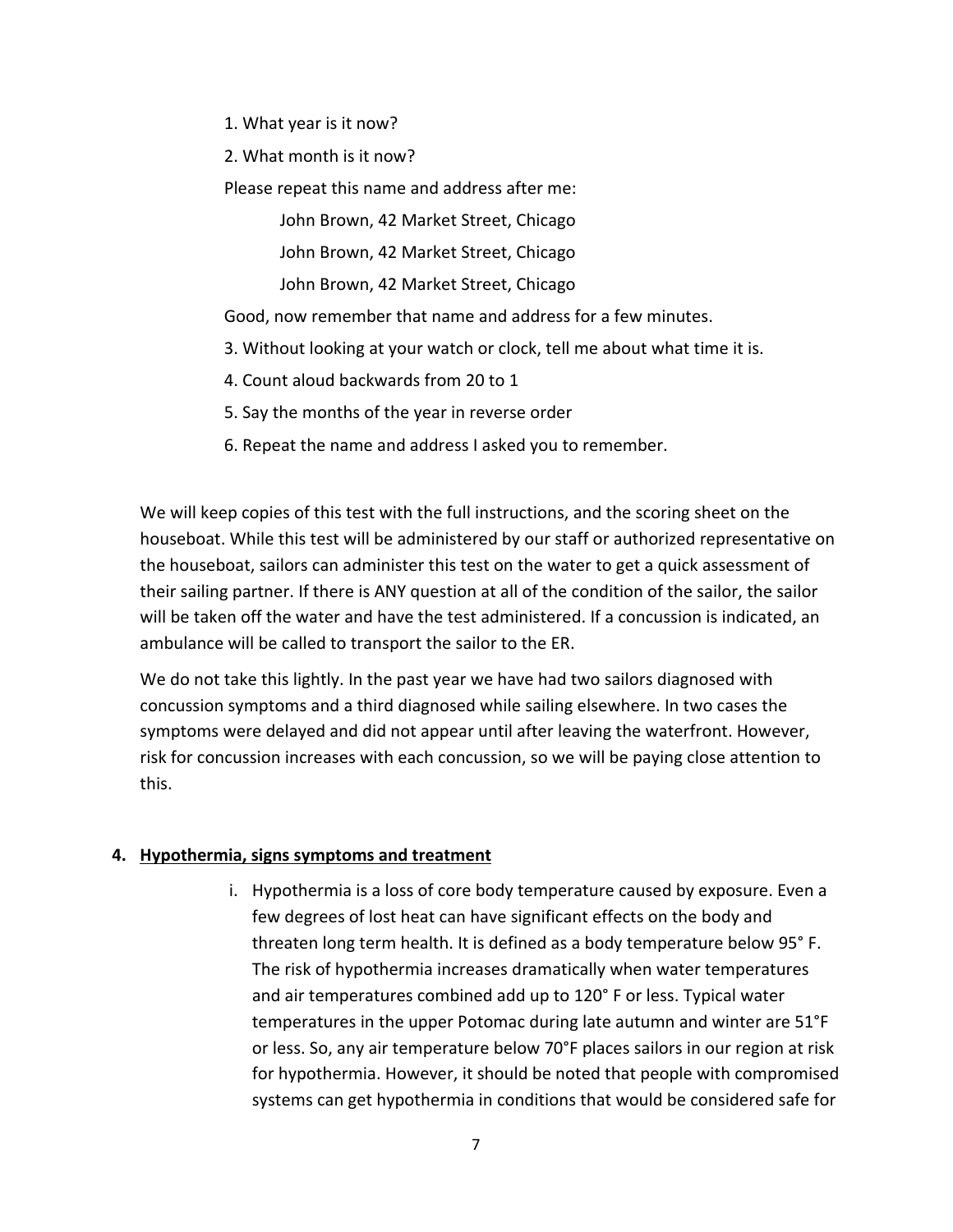other individuals. Additionally, while 120°F is used as a guideline, even healthy individuals can experience hypothermia at higher temperatures. Hypothermia's effects upon the body range from mild to very severe and can escalate quickly when untreated. Hypothermia can become life threatening very quickly, so no time should be lost in getting someone at risk to safety.

ii. Symptoms and stages of hypothermia are the following:

| Mild Hypothermia                             | Shivering,                                                                  |                                        |                       |
|----------------------------------------------|-----------------------------------------------------------------------------|----------------------------------------|-----------------------|
|                                              | fast breathing,<br>difficulty speaking,<br>confusion,                       |                                        |                       |
|                                              |                                                                             |                                        | lack of coordination, |
|                                              |                                                                             |                                        | fatigue,              |
|                                              | high blood pressure,                                                        |                                        |                       |
|                                              | increased heart rate                                                        |                                        |                       |
|                                              | Moderate and Severe<br>Hypothermia                                          | More pronounced evidence of the above. |                       |
|                                              |                                                                             | Shivering becomes violent,             |                       |
| speech becomes slurred and/or<br>mumbling,   |                                                                             |                                        |                       |
| clumsiness becomes significant,<br>$\bullet$ |                                                                             |                                        |                       |
|                                              | confusion becomes severe and the<br>ability to think at all is compromised, |                                        |                       |
|                                              | "paradoxical undressing" – the victim<br>begins removing clothing,          |                                        |                       |
|                                              | fatigue becomes drowsiness and lack of<br>energy,                           |                                        |                       |
|                                              | apathy, including for personal safety                                       |                                        |                       |
|                                              | progressive loss of consciousness                                           |                                        |                       |
|                                              | pulse weakens                                                               |                                        |                       |
|                                              | breaths become shallow and short                                            |                                        |                       |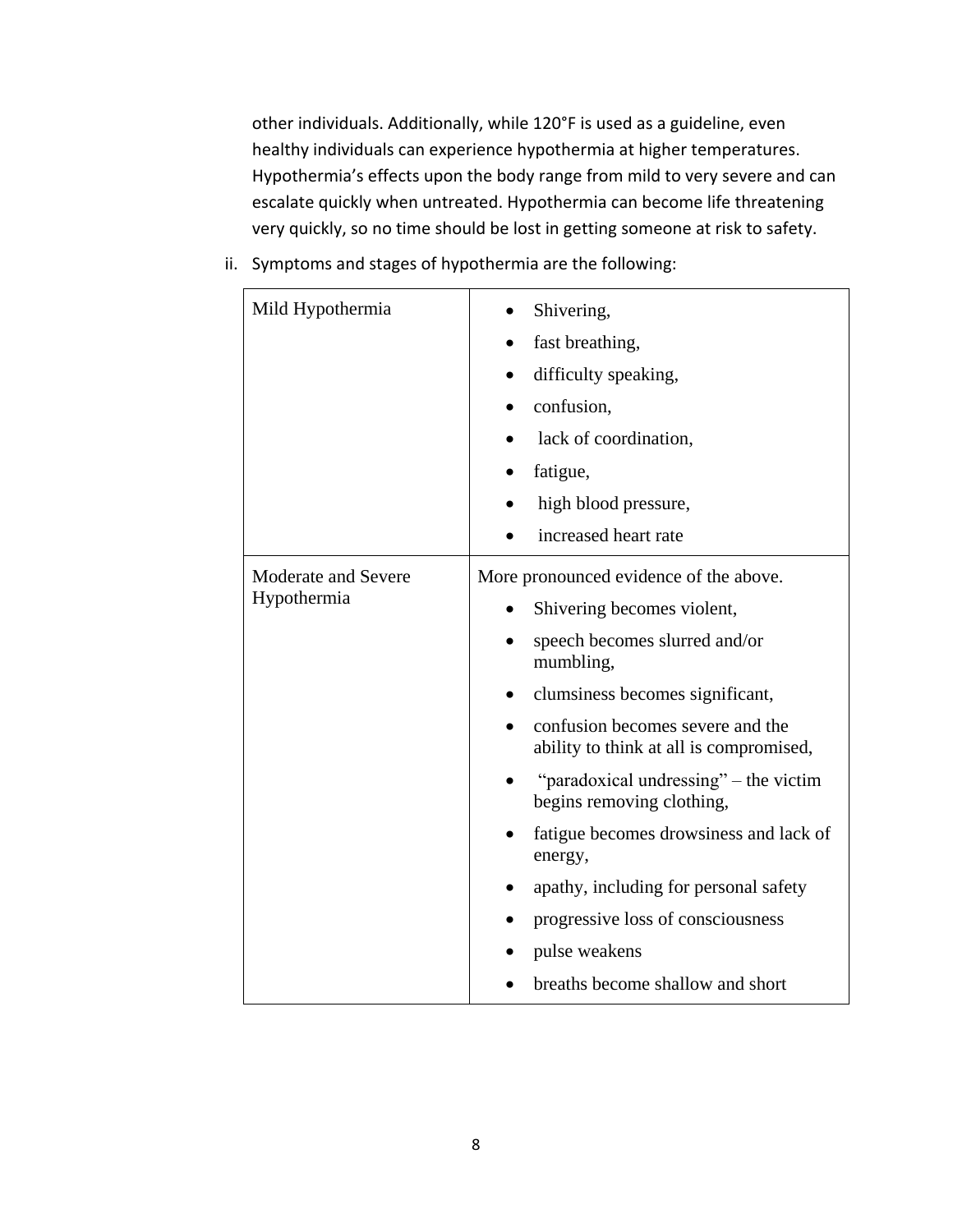#### iii. Treatment

Re-warming a person with hypothermia falls into three categories, for mild hypothermia passive re-warming, for moderate, active external re-warming and for severe, active internal re-warming is necessary. The following guidelines can be used.

- 1. Gently move the person to a warm area. Minimize movements and avoid jarring the person. If it is not possible to move the person to a warm area, shield the person as much as is possible from wind and cold.
- 2. In mild hypothermia you can passively re-warm the person by sharing body heat (hugging them). **DO NOT RUB OR MASSAGE** the person. In moderate to severe hypothermia this may cause cardiac arrest.
- 3. Remove wet clothing. If necessary cut wet clothing away to avoid making the person move.
- 4. Cover the person with blankets or coats, leaving only the face exposed.
- 5. Monitor breathing, if the person appears not to be breathing or seems to be dangerously low, begin CPR.
- 6. If moderate to severe, share body heat by removing your clothes as well as theirs and covering both with blankets.
- 7. Provide warm (not hot) beverages that do not contain alcohol or caffeine (both of these increase blood flow away from the core).
- 8. Apply warm, dry compresses, such as those found in first aid kits. These should be applied to the armpits, back of the neck and groin for best results. These are areas of high heat loss.
- 9. Remember to warm the body slowly. High heat applications such as heating pads can cause abnormal arrhythmias and tissue damage to a cold body.
- 10. Warm the core first. Warming the extremities without warming the core can cause shock.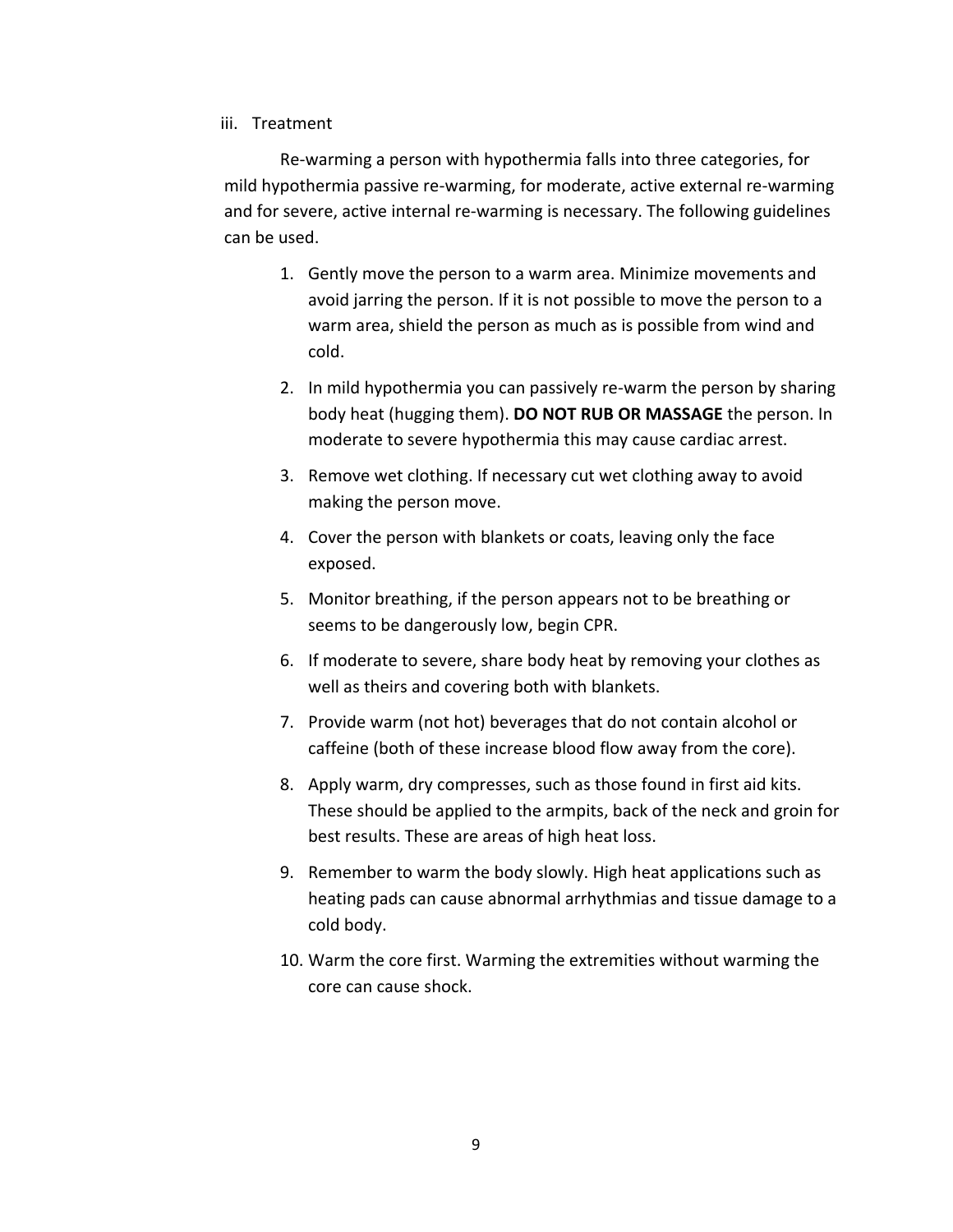#### **5. Frostbite, signs symptoms and treatment.**

- a. Prolonged exposure can lead to frostbite, the freezing of the skin and the tissues beneath it. This can be severe if not addressed immediately, and can lead to loss of tissue. Frost nip is the first stage of frostbite and can be treated simply.
- b. The signs of frostbite are that skin becomes progressively colder then becomes numb, hard and pale.
- c. Treatment includes:
	- i. Protect your skin from further exposure by covering it with dry warm materials. If your hands are at risk place them under your armpits.
	- ii. Get out of the cold.
	- iii. As with hypothermia, warm the skin slowly and do not use any direct heat methods.
	- iv. If feet are frostbitten, do not walk on them, as this may cause tissue damage.

#### **6. Conclusion**

All of these risks can be prevented by dressing accordingly and following the guidelines as laid out. These include proper attire (see above) and reducing exposure. This means that in the event of a capsize in very cold conditions we will require that the sailors involved go back to the dock, get inside and get warm immediately.

Our primary concern is safety and frostbiting will take place only if the RC on the day, in agreement with our staff deems it safe to do so.